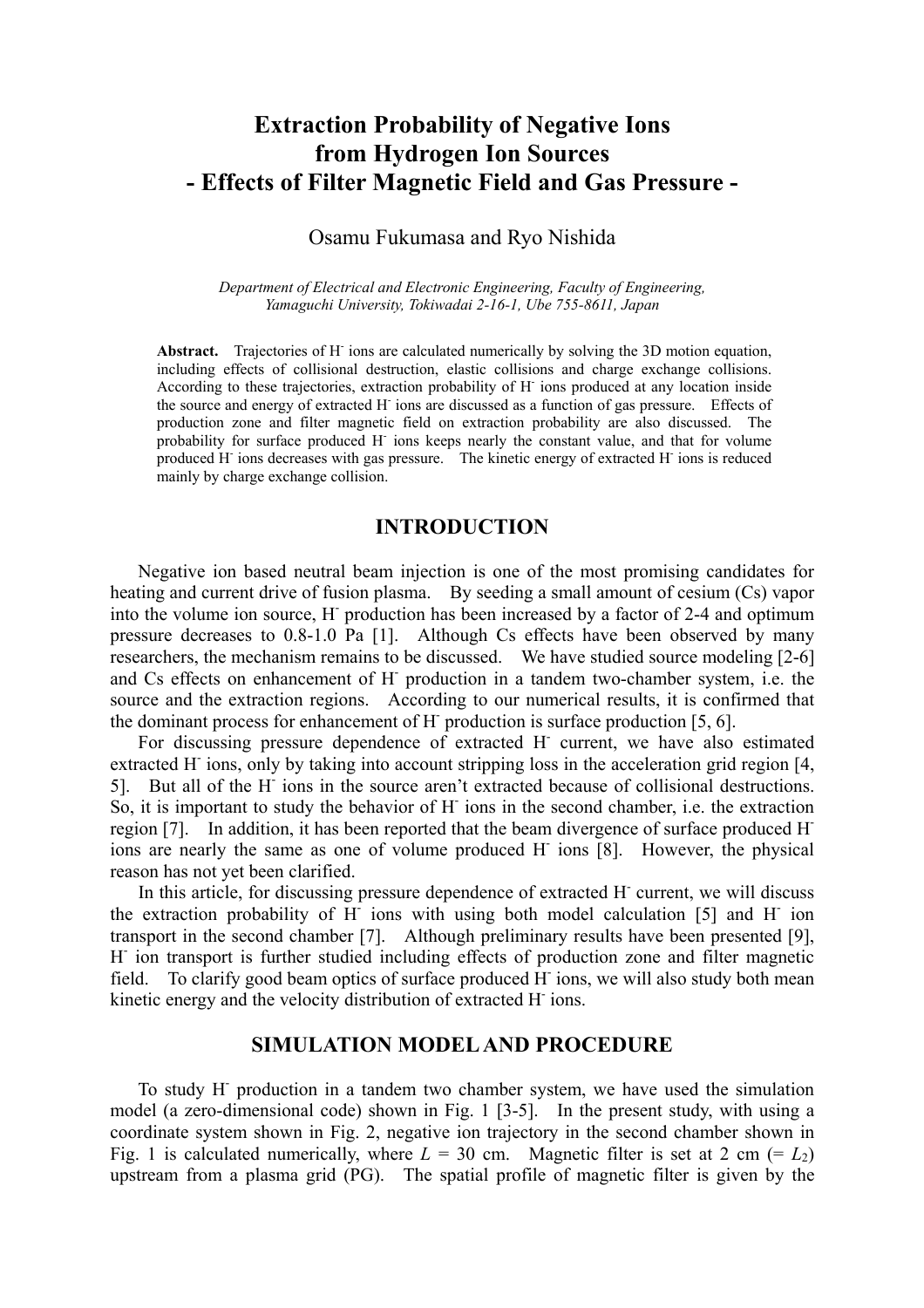Gaussian profile  $B_x(y, z) = B_0 \exp[-(z-z_0)^2/l_B^2]$ , where  $z_0 = 2$  cm,  $l_B = 1$  cm and  $B_0 = 120$  Gauss. Surface confinement magnets field is also present. Sixteen columns of permanent magnets are arranged to construct line cusp field.





When a negative ion is produced, it moves inside the source until destruction or extraction. Trajectories of H- ions are calculated numerically by solving the 3D motion equation as follows:

$$
M \text{d}\nu/\text{d}t = q(\nu \times \boldsymbol{B}) + \boldsymbol{F}_{\text{col}}, \tag{A}
$$

where *M* is mass of the H ion, q is charge,  $\nu$  is the velocity rector and **B** is the vector of magnetic flux density. The electric field is neglected in the above equation because it is negligibly small over the entire plasma region to be examined as compared with the electric field in the very narrow region near the plasma grid and chamber walls. The second term on the right-hand side  $F_{\text{col}}$  is the collision term, which is explained later. When *x* is the vector of the position, the definition of velocity vector can be described as

$$
dx/dt = v \tag{B}
$$

We solved these two equations of (A) and (B) in three dimensions using the Runge-Kutta-Gill method as the initial value problem. The collisions between H- ions and other particles are calculated by the Monte Carlo method [7, 10]. The following destruction, charge exchange and elastic collisions are taken into account: (1) electronic detachment (ED) H<sup>+</sup> e  $\rightarrow$  H + 2e, (2) mutual neutralization (MN)  $H^+ + H^+ \rightarrow 2H$ , (3)  $H^+ + H_2^+ \rightarrow H^+ + H_2$ , (4)  $H^+ + H_3^+ \rightarrow 2H^+$  $\text{H}_2$ , (5) associative detachment (AD) H<sup>+</sup> + H  $\rightarrow$  H<sub>2</sub> + e, (6) H<sup>+</sup> + H<sub>2</sub>  $\rightarrow$  H<sup>+</sup> + H<sub>2</sub> + e, (7) H<sup>+</sup>  $Cs^+ \rightarrow H + Cs$ , (8) H + Cs  $\rightarrow H + Cs + e$ , (9) charge exchange (CX) H + H  $\rightarrow H + H$  [11], and (10) elastic collision (EC) with  $H^+$  ions.

Volume produced H- ions are launched isotropically in all directions at any location with an initial energy of 0.5 eV except that axial position (z direction) is set at four different points  $(i.e. z = 0.25, 0.75, 1.25, and 1.75, cm)$ , and surface produced H ions are launched from the PG with an initial energy of 0.5, 1 and 2 eV due to potential difference between plasma potential and plasma grid potential. When H- ions are reached the PG or destroyed by collisional processes, the calculation is finished.

The background plasma profiles are assumed to be uniform, and these values are obtained by the previous model calculation [4, 5] and are used to estimate mean free paths for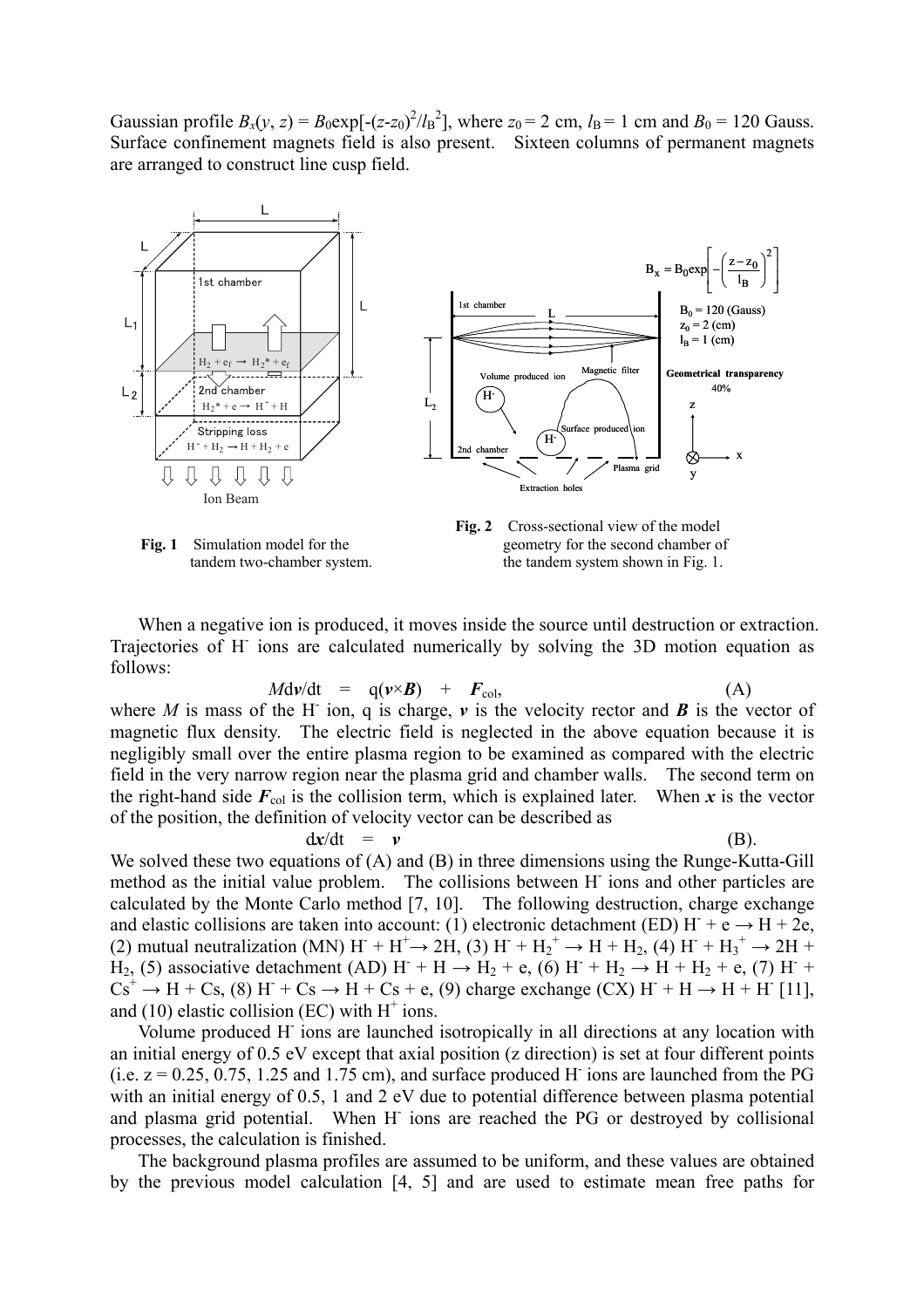collisions mentioned above. To determine the electron density dependence of H- production and particle densities, calculation is performed as a function of electron density  $n_e(1)$  in the first chamber on the assumption that other plasma parameters are kept constant [3-5]. A typical numerical result is summarized in Table I. Plasma conditions for model calculation is as follows: the gas pressure  $p = 5$  mTorr, the electron density ratio between two chambers  $n_e(2)/n_e(1) = 0.2$ , density of  $e_f$  in the first chamber  $n_{fe}(1)/n_e(1) = 0.05$ , electron temperature in the first and second chambers are, respectively,  $\kappa T_e(1) = 5$  eV,  $\kappa T_e(2) = 1$  eV, and magnetic filter position  $L_1$  :  $L_2 = 28$  : 2 cm (i.e.  $z_0 = L_2 = 2$  cm).

| $\mathbf{n}_{\mathrm{e}}$  | Electron density               | $1.00 \times 10^{12}$ cm <sup>-3</sup> |
|----------------------------|--------------------------------|----------------------------------------|
| $\mathbf{n}_{\rm H}$       | H atom density                 | $5.22 \times 10^{13}$ cm <sup>-3</sup> |
| $n_{H_2}$                  | H <sub>2</sub> atom density    | $8.31 \times 10^{13}$ cm <sup>-3</sup> |
| $n_{\rm H}$ +              | $H+$ ion density               | $3.73 \times 10^{11}$ cm <sup>-3</sup> |
| $n_{\rm H_2}$ <sup>+</sup> | $H_2$ <sup>+</sup> ion density | $2.71 \times 10^{11}$ cm <sup>-3</sup> |
| $n_{H_2}$ +                | $H_3$ <sup>+</sup> ion density | $1.52 \times 10^{11}$ cm <sup>-3</sup> |
| $n_{Cs}$ +                 | $Cs+$ ion density              | $5.85 \times 10^{11}$ cm <sup>-3</sup> |
| $n_{Cs}$                   | Cs atom density                | $4.41 \times 10^{12}$ cm <sup>-3</sup> |
| $T_e$                      | Electron temperature           | 1.0 <sub>l</sub><br>eV                 |
| $\rm T_H$                  | H atom temperature             | 0.5<br>eV                              |
| $T_H^+$                    | $H+$ ion temperature           | 0.5<br>eV                              |

**TABLE I** Plasma parameters used in this simulation when gas pressure  $p = 5$  mTorr.

# **NUMERICAL RESULTS AND DISCUSSION**

The trajectories of H- ions are obtained by solving the 3D motion equation until ions are destroyed or extracted (i.e., reached to the PG). Typical orbits of H<sup>-</sup> ions in the second chamber of the negative ion source are shown in Fig. 3.

At first, characteristic features of H ion trajectories (i.e. properties on H ion extraction) are discussed. To this end, for a certain plasma conditions, a set of five calculations (one calculation for surface produced H- ions and four calculations for volume produced H- ions with different four z positions) is done. We used  $10<sup>3</sup>$  test H ions for one calculation. Table II shows the simulation result, where gas pressure is 5 mTorr. In the present case, 740 surface produced H ions reached the PG and extraction probability is about 25.6 % (geometrical transparency of the PG is assumed to be 40 %). For volume produced H- ions, the probability to reach the PG depends strongly on upstream distance *z* from the PG. Then, mean value of the extraction probability is 4.2 %.

This probability depends on gas pressure. Extraction probability of volume produced Hions decreases with gas pressure. These characteristic features are clearly shown in Fig. 4. Effect of magnetic filter field on H<sup>-</sup> trajectories is also discussed. But, there is scarcely difference in extraction probability due to difference of filter field. Numerical result is shown in Fig. 5.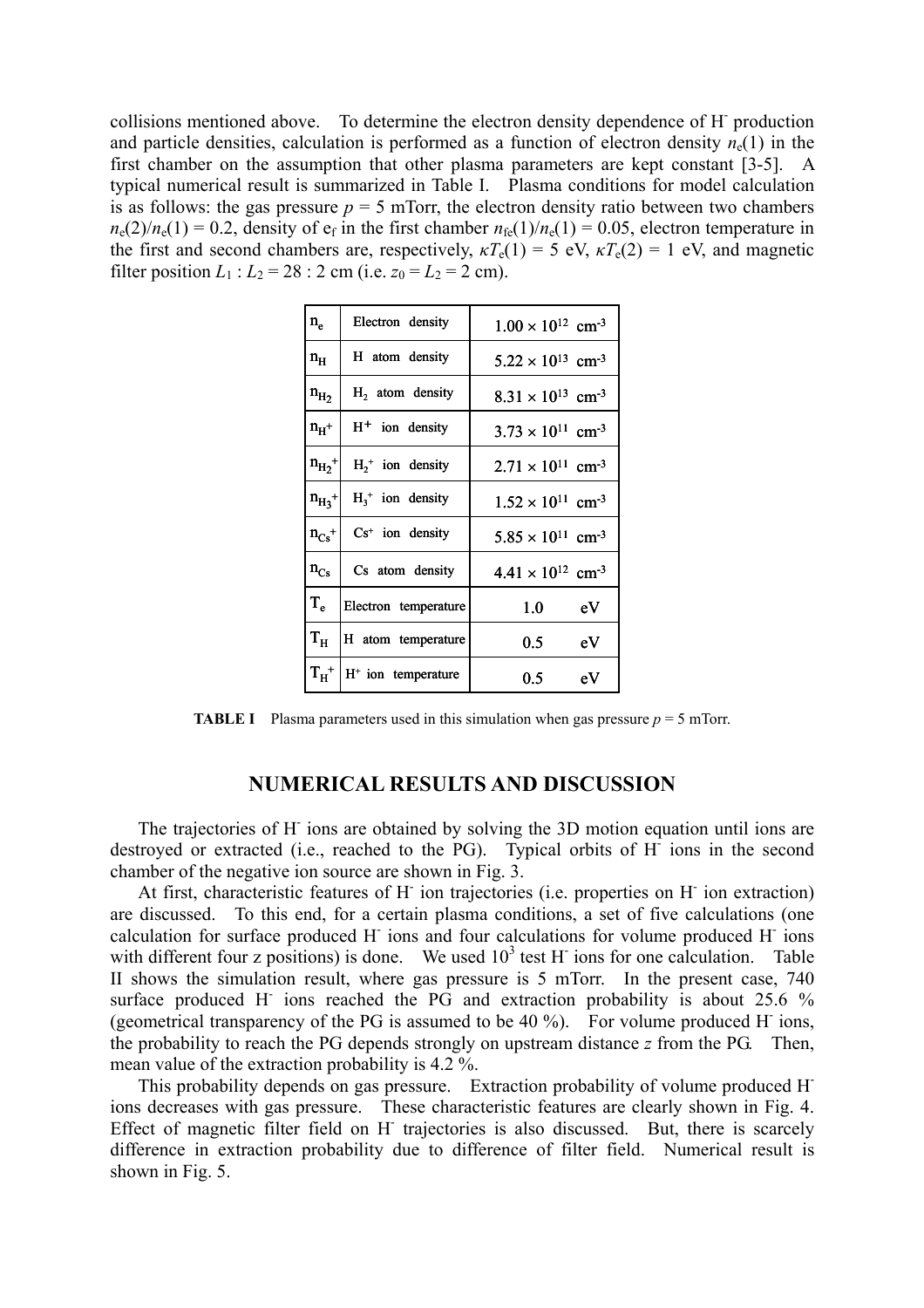

(a) surface produced H-

ions (b) volume produced H- ions

Fig. 3 Examples of H<sup>-</sup> ion trajectories in the second chamber : (a) a volume produced H<sup>-</sup> ion (initial energy : 0.5 eV, birth point  $(x, y, z) = (0, 0, 1.75$  cm)), (b) a surface produced H ion (initial energy : 1 eV, birth point  $(x, y, z) = (0, 0, 0)$ .

| <b>Kinds</b> of<br><b>H</b> ion loss            |                        | <b>Surface</b><br>produced<br>H ions | Volume produced H ions                |      |      |      |      |
|-------------------------------------------------|------------------------|--------------------------------------|---------------------------------------|------|------|------|------|
|                                                 |                        |                                      | Birth point of volume production [cm] |      |      |      |      |
|                                                 |                        |                                      | 0.25                                  | 0.75 | 1.25 | 1.75 |      |
| <b>Wall loss</b>                                |                        | 25                                   | 38                                    | 51   | 42   | 50   |      |
|                                                 | e                      |                                      | 11                                    | 28   | 40   | 73   | 216  |
| Collsional destruction                          | $H^+$                  |                                      | 46                                    | 93   | 136  | 123  | 121  |
|                                                 | $H_2^+$                |                                      | 33                                    | 72   | 92   | 93   | 63   |
|                                                 | $H_3^+$                |                                      | 14                                    | 30   | 57   | 49   | 42   |
|                                                 | $\bf{H}$               |                                      | 48                                    | 122  | 158  | 179  | 139  |
|                                                 | H <sub>2</sub>         |                                      | 79                                    | 206  | 260  | 277  | 230  |
|                                                 | $\text{Cs}^+$          |                                      | 94                                    | 69   | 101  | 104  | 100  |
|                                                 | $\mathbf{C}\mathbf{s}$ |                                      | 10                                    | 31   | 32   | 33   | 28   |
| <b>Total</b>                                    |                        | 335                                  | 651                                   | 876  | 931  | 939  |      |
| <b>Elastic</b><br>collision                     |                        | $\boldsymbol{\textbf{H}}^+$          | 724                                   | 1773 | 2226 | 2287 | 1885 |
| Charge<br>exchange                              |                        | $\bf{H}$                             | 2029                                  | 3635 | 4540 | 4732 | 4280 |
| H ions<br>reached the PG                        |                        |                                      | 640                                   | 311  | 73   | 27   | 11   |
| Average energy of H ions<br>reached the PG [eV] |                        |                                      | 0.67                                  | 0.46 | 0.45 | 0.47 | 0.40 |
| <b>Extraction</b><br>probability [%]            |                        | 25.6                                 | 12.4                                  | 2.9  | 1.1  | 0.4  |      |

**TABLE II** Numerical results of H<sup>-</sup> transport when  $p = 5$  mTorr.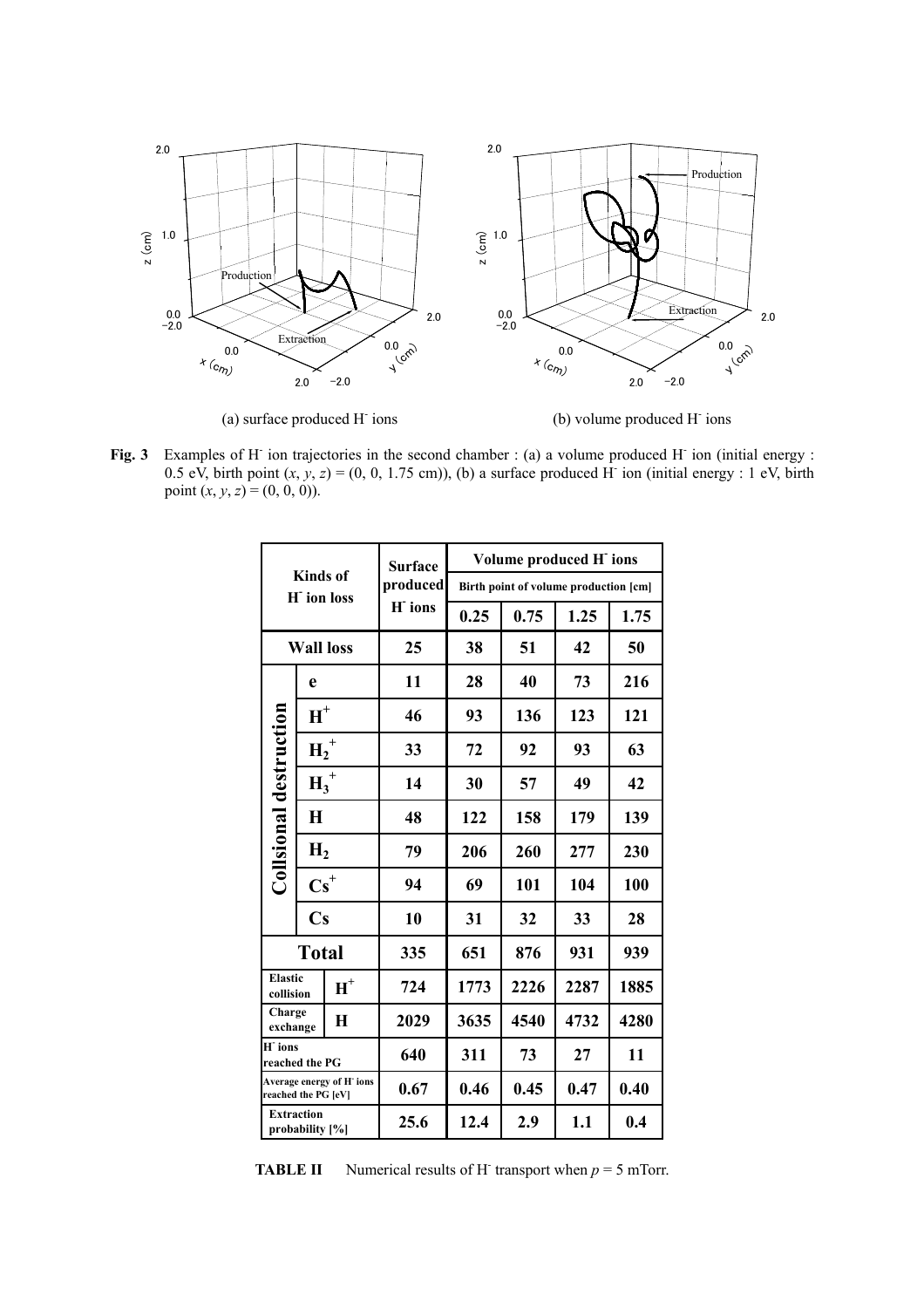



where  $B_0 = 120 \text{ G}$ . where gas pressure  $p = 5 \text{ mTorr}$ .

**Fig. 4** Extraction probability as a function of z. **Fig. 5** Extraction probability as a function of z. Parameter is hydrogen gas pressure, Parameter is magnetic filter field,

By the way, for simplicity, the modeling is made for a constant and equal plasma potential in the first and second chambers. With this choice of plasma potential, H- ions are injected from the first chamber into the second chamber, but this effect is not considered in the present simulation and may modify a little the number of H ions reaching the PG. Namely, a little enhancement of extraction probability may be expected.

H ion transport (i.e. the extraction probability) depends on gas pressure. Discussing this point, the same calculations described above are done by changing gas pressure. In the present calculation, initial positions (i.e. birth points) of surface produced H- ions are distributed at any location on the PG and those of volume produced H- ions are also distributed at any location in the second chamber, i.e. three dimensional. Now,  $10^3$  test particles for surface produced H ions and  $2 \times 10^3$  test particles for volume produced H ions are used, respectively. Numerical results are shown in Fig. 6. It is remarkable that extraction probability of surface produced H- ions is much higher than that of volume produced H<sup>-</sup> ions. Moreover, extraction probability of volume produced H<sup>-</sup> ions decrease with gas pressure, but that of surface produced H ions keeps a nearly constant value. Physical meaning is as follows: With increasing gas pressure, particle densities increase and mean free path of H ions decreases in its value. Therefore, transport of H ions in the extraction region decreases due to collisional effects. Namely, surface produced H<sup>-</sup> ions injected into plasmas are reflected easily by elastic and charge exchange collisions. On the other hand, volume produced H- ions are impended to reach the PG by collisional processes.

Kinetic energy (KE) of H ions are reduced by elastic  $[12]$  and charge exchange  $[7]$ collisions. According to the Table II, for surface produced  $H$  ions with initial energy 1eV, KE of extracted H<sup>-</sup> ions is reduced to 0.67 eV. On the other hand, for volume produced H<sup>-</sup> ions with 0.5 eV, KE of extracted H- ions is reduced to 0.445 eV, and lower than that of surface produced H<sup>-</sup> ions due to difference in initial energy of H<sup>-</sup> ions. Figure 7 shows velocity distribution of extracted H ions. Although there is some difference between the velocity distribution of extracted H ions for surface produced H ions and that for volume produced H- ions, this energy relaxation and velocity distribution are the cause for good beam optics of negative ion current with Cs seeding [8]. As is shown in Table II, charge exchange collision is the most dominant collision process. Therefore, it plays an important role in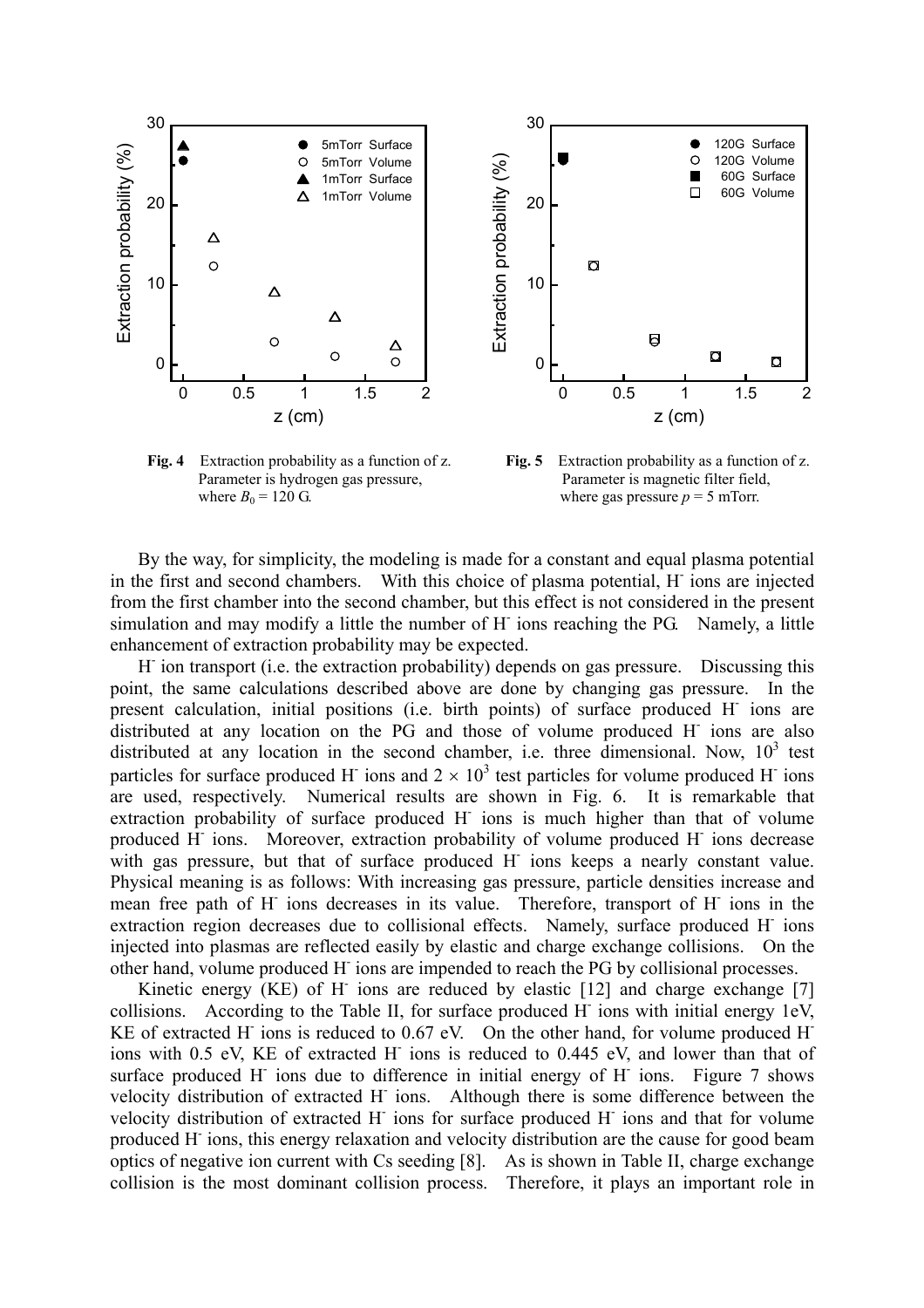energy relaxation of extracted H<sup>-</sup>ions.



Fig. 6 Pressure dependence of extraction probability for H<sup>-</sup> ions :  $\bullet$  for surface produced H<sup>-</sup> ions, □ for volume produced H ions with Cs.



Fig. 7 Velocity distribution of extracted H<sup>-</sup> ions; (a) surface produced H<sup>-</sup> ions, (b) volume produced H<sup>-</sup> ions.

# **CONCLUSIONS**

The probability for H ions to reach the plasma grid (i.e. extraction probability) is estimated. As a whole, extraction probability is relatively low. It is confirmed that extraction probability for surface produced H- ions is much higher than that for volume produced H ions. Within the present numerical conditions, the extraction probability for surface produced H ions keeps nearly the constant value (i.e. 25-28 %), and that for volume produced H- ions decreases in its value from 10 % to 3 % with increasing gas pressure. The kinetic energy of the extracted H ions is reduced mainly by charge exchange collision with H.